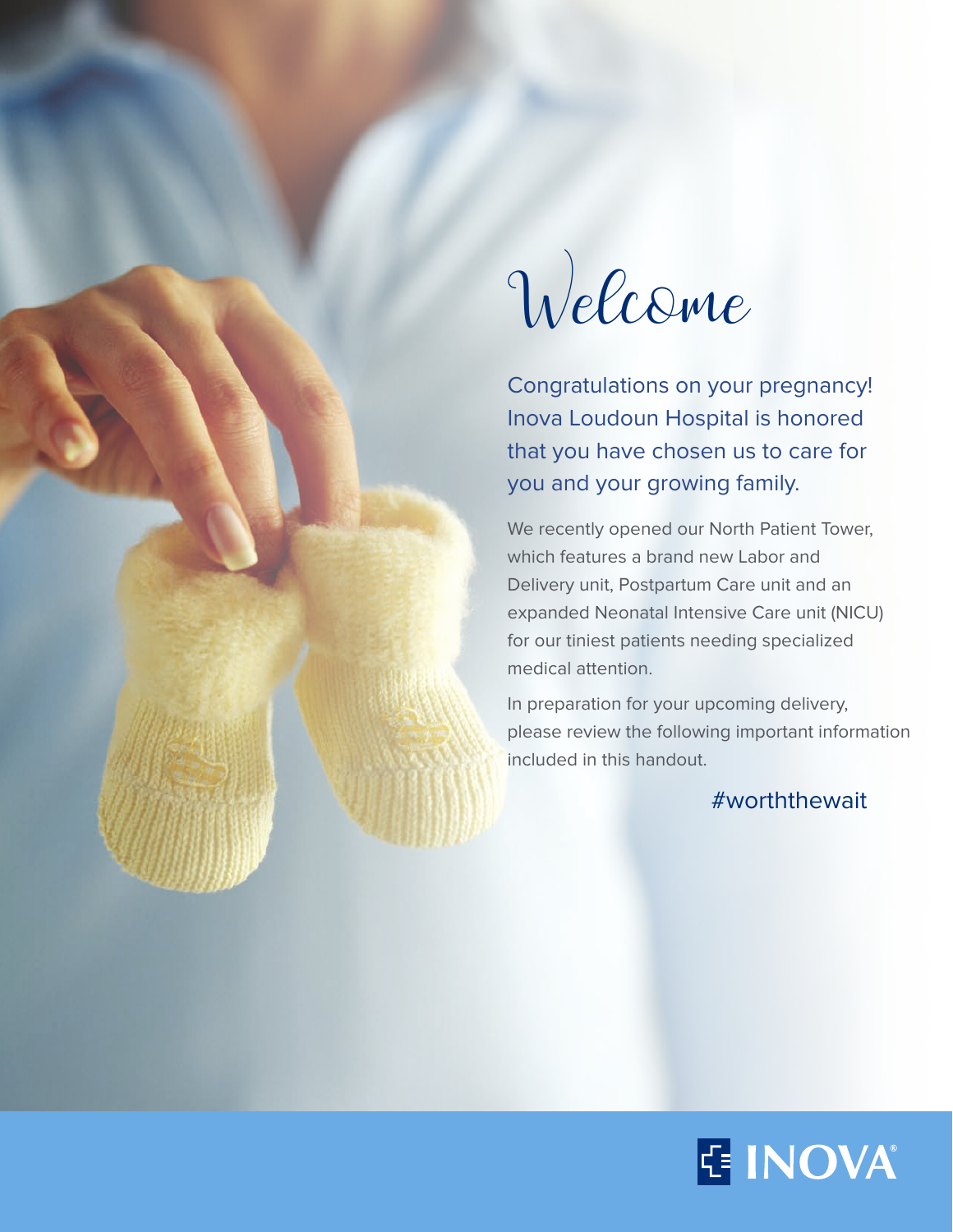# **OB Registration and Check In**

### **OB Registration**

For your convenience, you can complete your admission paperwork online prior to your arrival at **inova.org/OBprereg**

#### **Check In**

Once at the hospital, please take the visitor elevators from the North Tower lobby to the second floor to check in. Our new Labor and Delivery unit, OB Emergency Room and NICU are located on this level. Postpartum Care is located on the fourth floor.

## **COVID-19 Safety Measures**

To protect you and your family from COVID-19 and other illnesses, we have modified our visitation policy, effective immediately. These measures follow recommendations from the U.S. Centers for Disease Control (CDC). Inova has implemented the following enhanced visitor restrictions for all women's areas:

- One dedicated visitor will have 24/7 visitation access in the Labor and Delivery and Postpartum Care units. He or she is welcome to stay with the patient for the duration of her stay. Additional visitors will not be allowed at this time.
- The support person must be at least 18 years of age.
- No children, including siblings, are allowed to visit.
- Any support person who is sick, has traveled to a high-risk area or has been in direct contact with a confirmed case of COVID-19 must stay home.
- Doulas will be permitted in addition to the one visitor for COVID-19 negative patients.

• All visitors are screened for symptoms and body temperature before entering any facility.

These are some of our current safety measures in addition to limited visitation:

- 1. Clinical care providers use social distancing and technology to help minimize close contact.
- 2. All clinical care providers wear a surgical mask when caring for patients.
- 3. All Inova team members participate in twice daily symptom and temperature checks.
- 4. Care areas are cleaned after each patient contact with CDC approved and recommended cleaners.
- 5. Patients with infectious diseases remain isolated in their room at all times. Treatment comes to them.
- 6. The equipment used to care for these patients is not shared with any other patient.

#### **For the most current information regarding COVID-19 visitor restrictions, please visit inova.org/covid19**



# **OB Emergency Room**

Our OB Emergency Room treats pregnant women 20 weeks and beyond who come to the hospital with OB-related complaints, such as abdominal pain or bleeding.

- If you are experiencing these concerns **before 20 weeks**, please report to the main Emergency Room.
- If you are experiencing any of these concerns **past 20 weeks,**  please proceed to the second floor to check in.
- **Always call your provider as well.**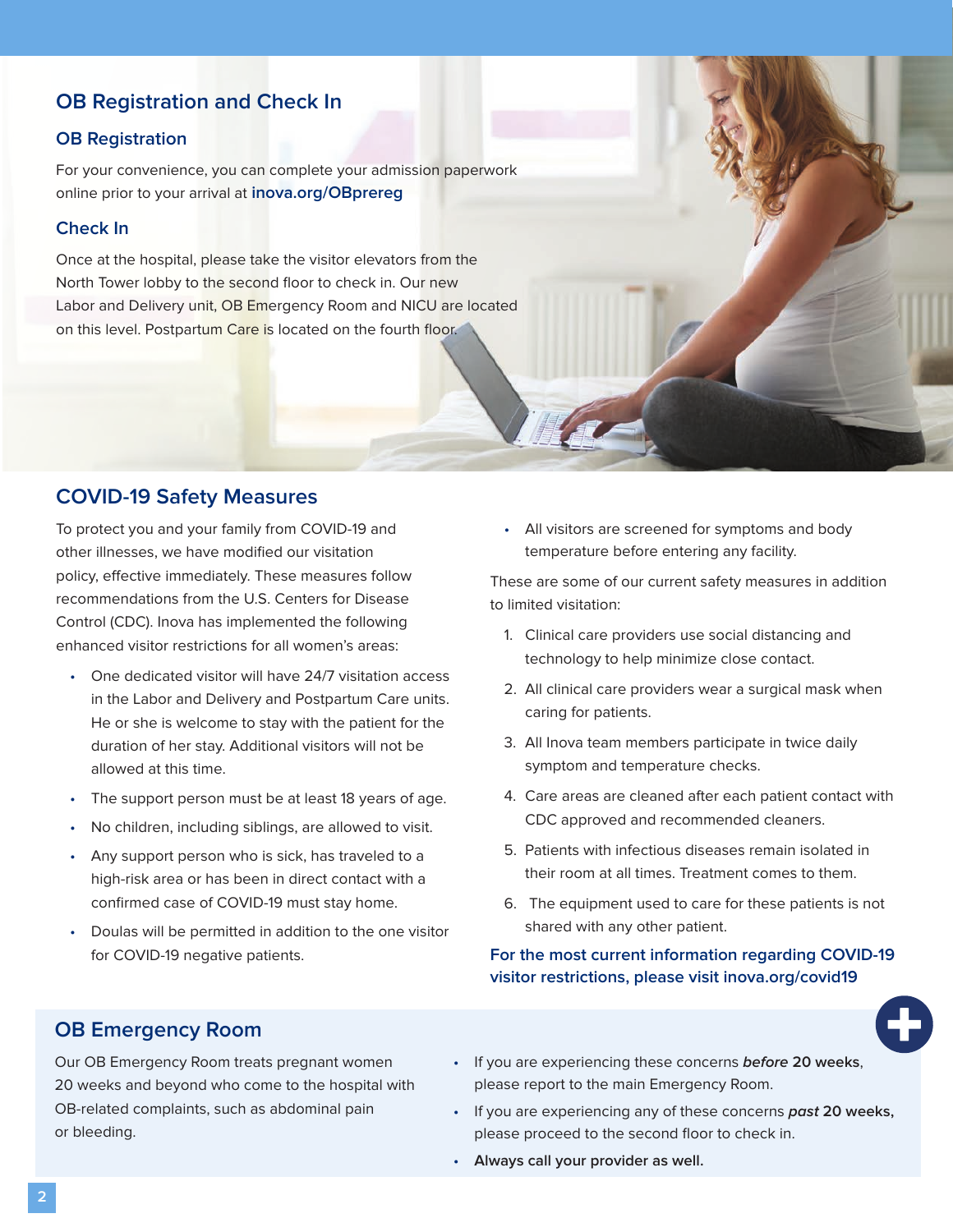# **Parking and Hospital Access**

For nearest parking and access to the North Tower, please park in the Parking Garage or the North Parking Lot directly in front of the building. If you choose to park in the garage, the pedestrian bridge on the third level provides direct access into the building. Once inside, take the elevators to the ground level and proceed to the lobby.

**Please note:** For patient safety, the North Tower main entrance will be locked nightly from 9 p.m. to 5 a.m. **If you are arriving between these hours, you may still enter at the North Entrance. Please call Labor and Delivery upon arrival at 703.858.6340.** Take a look at the campus maps on pages 3 and 4 for further clarification.

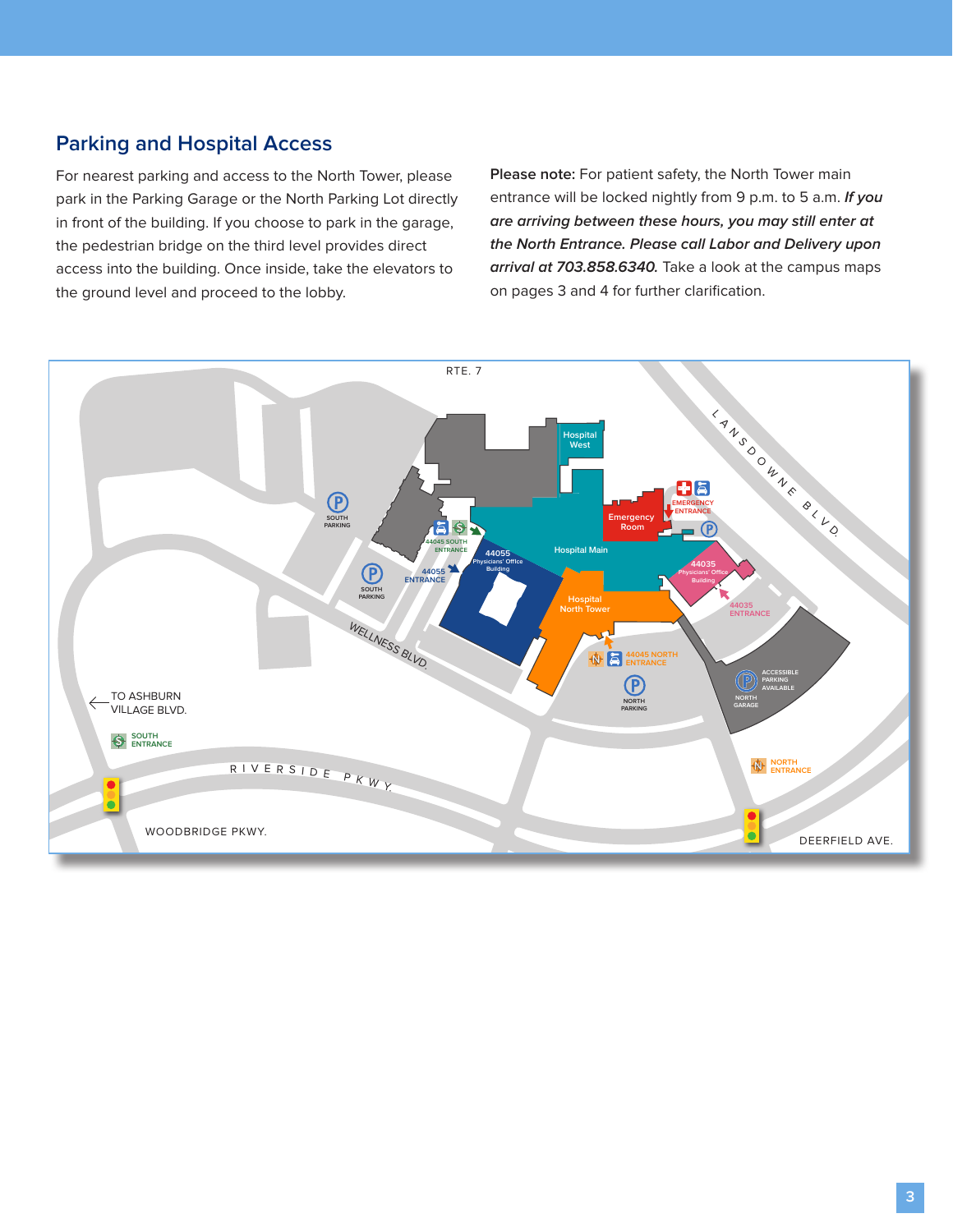

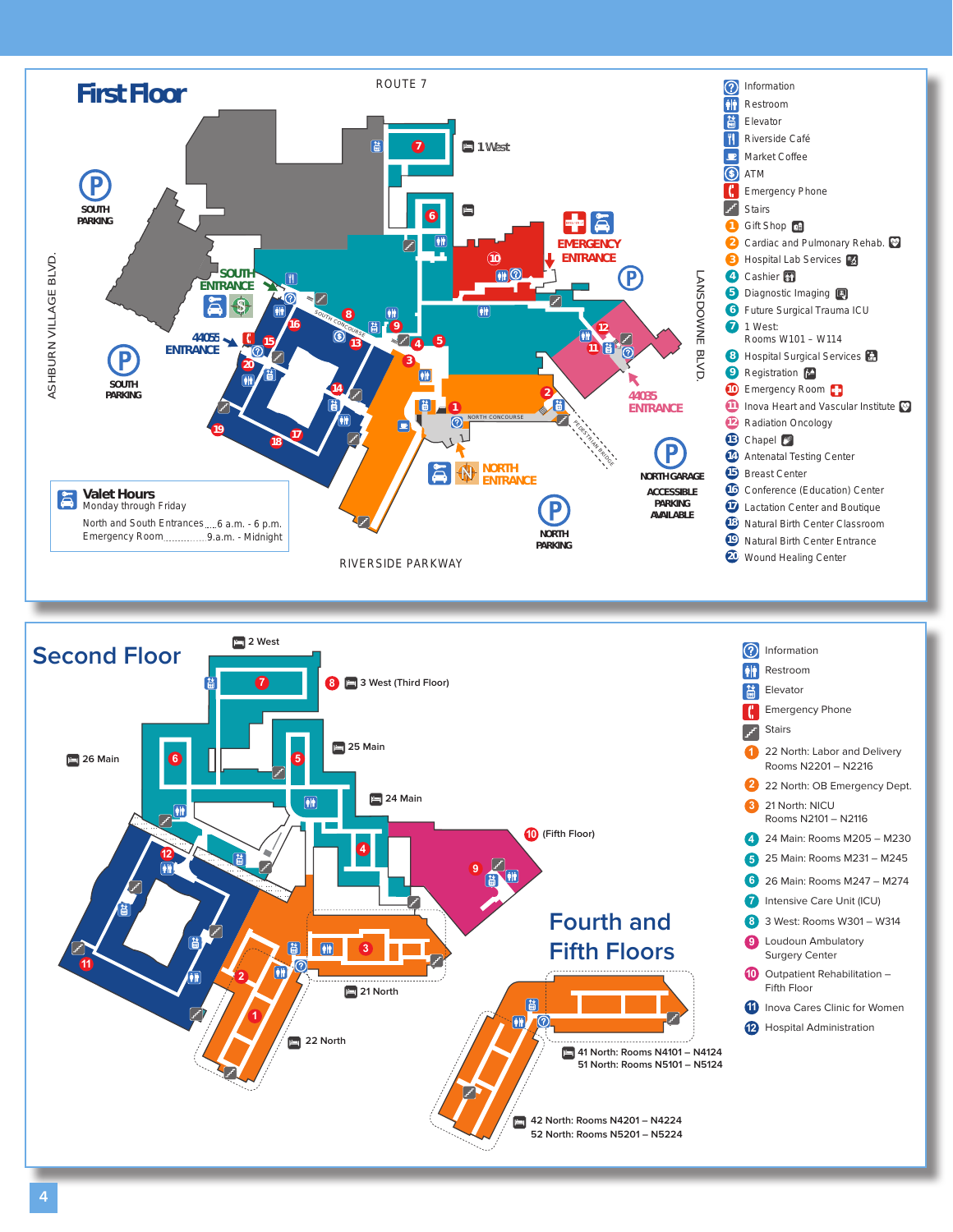





# **Labor and Delivery**

The new North Tower features 12 spa-like labor and delivery suites, each designed with designated patient, family and infant receiving areas.

Large labor soaking tubs are equipped with light therapy and overhead radiant heating to enhance relaxation. Wireless waterproof fetal monitors are available for comfort and convenience. Bluetooth wireless speakers and controls will further support your personalized birth plan. If you are interested in using nitrous oxide for your delivery, please speak with your provider prior to your arrival.

After you deliver, your baby will be placed directly on your chest for some quality skin-to-skin time. These first few hours of snuggling allow you and your baby get to know one another and yield important health benefits.

If you are delivering via C-section, you will first be admitted to one of 10 private preparation and recovery rooms. Following your procedure, you will be returned to your private room with your baby for a period of monitoring and recovery before transitioning to the Postpartum Care unit.

The North Tower currently features three C-section suites, each equipped with Bluetooth wireless speakers and controls. In the near future, we will add two additional suites.

# **Postpartum Care**

Approximately two hours after delivery, you will be escorted to one of 24 private postpartum care rooms on the fourth floor. Here, you will practice "rooming-in," which means you and your baby will remain together during your stay. This is a wonderful time to connect with your new baby and better prepares you for the transition home.

Each postpartum care room is equipped with high-tech amenities including Bluetooth wireless speakers and controls, built-in charging stations for mobile devices, and lighting and window shades that can be controlled from the bed. Expandable couches allow for comfortable overnight accommodations for a family member. The typical length of stay for vaginal births is two days, and three days for C-sections.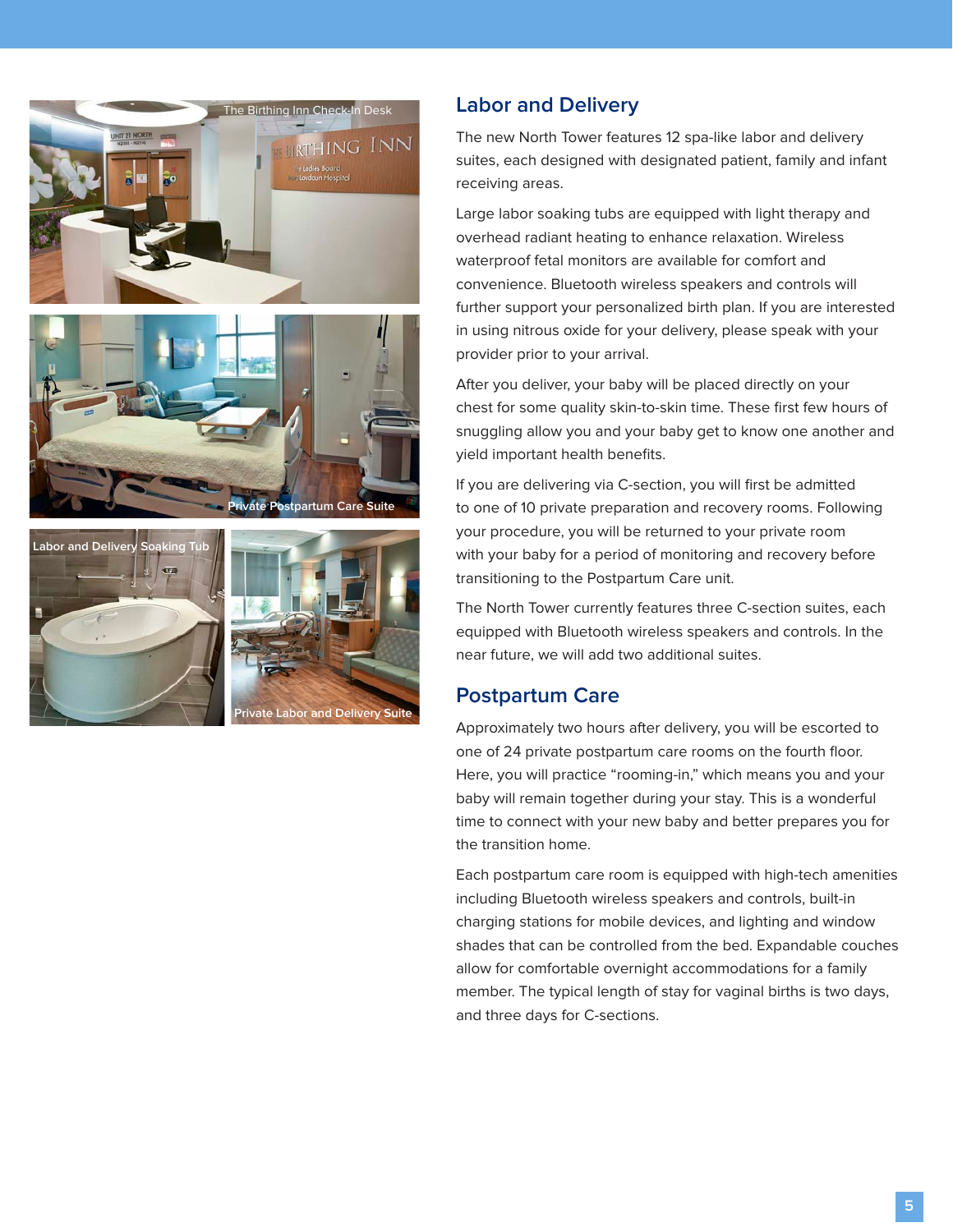# **Neonatal Intensive Care Unit (NICU)**

Inova Loudoun Hospital's brand new, expanded Level III NICU is Loudoun County's highest level NICU. It provides around-the-clock observation and care for premature and sick infants as young as 28 weeks. The facility is staffed 24/7 by board-certified neonatologists – the same group of physicians who also provide care at Inova Children's and Inova Fair Oaks hospitals.

#### **Private NICU Rooms**



Our NICU can accommodate up to 24 infants and includes 14 private rooms with overnight accommodations for parents – two of which are designed specifically for families with multiples.

Each private room is equipped with Bluetooth wireless speaker and controls, milk refrigerators and warmers.

Cushioned floors help to reduce noise and promote a quiet, healing atmosphere. Electronic glass tinting on the doors allows for privacy and reduces infection risk. And, overhead lighting that adjusts to match the color of the natural light throughout the day helps our smallest patients adjust to normal light patterns.

## **Meals**

Dining on Demand is available daily from 6:30 a.m. to 6:30 p.m. This service allows you to order meals and snacks from a menu throughout the day when desired, rather than preordering in the morning and having a set delivery time.

Please note that Dining on Demand is a service exclusively for patients. Family members and visitors are encourated to visit the Riverside Café or one of our many vending areas throughout the hosital. Market Coffee Café will open in the North Tower lobby on Monday, April 27.

#### **NICU Pods**



Our two NICU Pods were designed for infants who need constant observation. Each pod can accommodate up to four infants and is continuously staffed by two nurses. The wall height allows for family privacy and

increased parental interaction, while maximizing space and access for medical care. NICU Pods do not allow for overnight parental accommodations.

#### **NICU Family Resource Room**

During their stay, NICU families will have access to a private family resource room, which includes locker space for personal belongings, a refrigerator, microwave and computer workstations. Parent meals will also be delivered to this space.

#### **NICU Family Transition Room**

The night before discharge, parents and infants can spend the night in our Family Transition Room. This safe and supportive space features a queen-size bed, private bathroom and call button for nurse assistance if needed.

### **Support Services**

- During your stay with us, **lactation consultations**  will be offered**.**
- You can also ask us about **our newborn photographer and maternal massages**.

## **Additional Resources**

**Suggested Packing List:** For your convenience, we've included a suggested packing checklist on the following page.

## **Questions**

If you have any questions prior to your delivery, please contact our Birth Navigator, Marie Tolliver, at **marie.tolliver@inova.org or 703.858.8936.** 

**We look forward to seeing you soon. Thank you for giving us the privilege to provide world-class care to you and your growing family.**